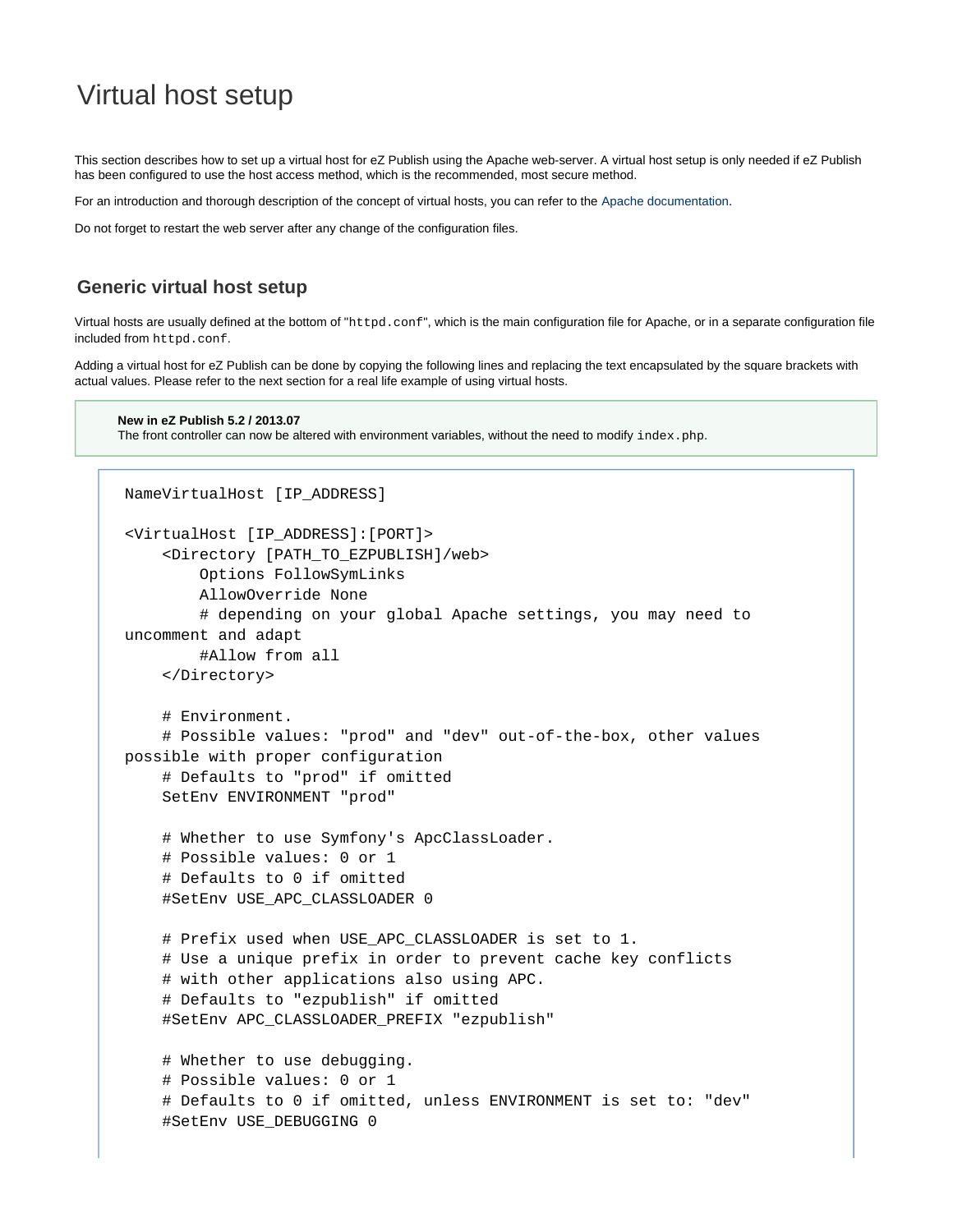```
 # Whether to use Symfony's HTTP Caching.
     # Disable it if you are using an external reverse proxy (e.g. Varnish)
     # Possible values: 0 or 1
     # Defaults to 1 if omitted, unless ENVIRONMENT is set to: "dev"
     #SetEnv USE_HTTP_CACHE 1
     # Defines the proxies to trust.
     # Separate entries by a comma
     # Example: "proxy1.example.com,proxy2.example.org"
     # By default, no trusted proxies are set
     #SetEnv TRUSTED_PROXIES "127.0.0.1"
     <IfModule mod_php5.c>
         php_admin_flag safe_mode Off
         php_admin_value register_globals 0
         php_value magic_quotes_gpc 0
         php_value magic_quotes_runtime 0
         php_value allow_call_time_pass_reference 0
     </IfModule>
     DirectoryIndex index.php
     <IfModule mod_rewrite.c>
         RewriteEngine On
         # Uncomment in FastCGI mode or when using PHP-FPM, to get basic
auth working.
         #RewriteRule .* - [E=HTTP_AUTHORIZATION:%{HTTP:Authorization}]
         # v1 rest API is on Legacy
         RewriteRule ^/api/[^/]+/v1/ /index_rest.php [L]
        # If using cluster, uncomment the following two lines:
         #RewriteRule ^/var/([^/]+/)?storage/images(-versioned)?/.*
/index_cluster.php [L]
         #RewriteRule ^/var/([^/]+/)?cache/(texttoimage|public)/.*
/index_cluster.php [L]
         RewriteRule ^/var/([^/]+/)?storage/images(-versioned)?/.* - [L]
         RewriteRule ^/var/([^/]+/)?cache/(texttoimage|public)/.* - [L]
         RewriteRule ^/design/[^/]+/(stylesheets|images|javascript|fonts)/.*
- [L]
         RewriteRule ^/share/icons/.* - [L]
         RewriteRule
^/extension/[^/]+/design/[^/]+/(stylesheets|flash|images|lib|javascripts?)
/.* - [L]
         RewriteRule
^/packages/styles/.+/(stylesheets|images|javascript)/[^/]+/.* - [L]
         RewriteRule ^/packages/styles/.+/thumbnail/.* - [L]
         RewriteRule ^/var/storage/packages/.* - [L]
         # Makes it possible to place your favicon at the root of your
         # eZ Publish instance. It will then be served directly.
```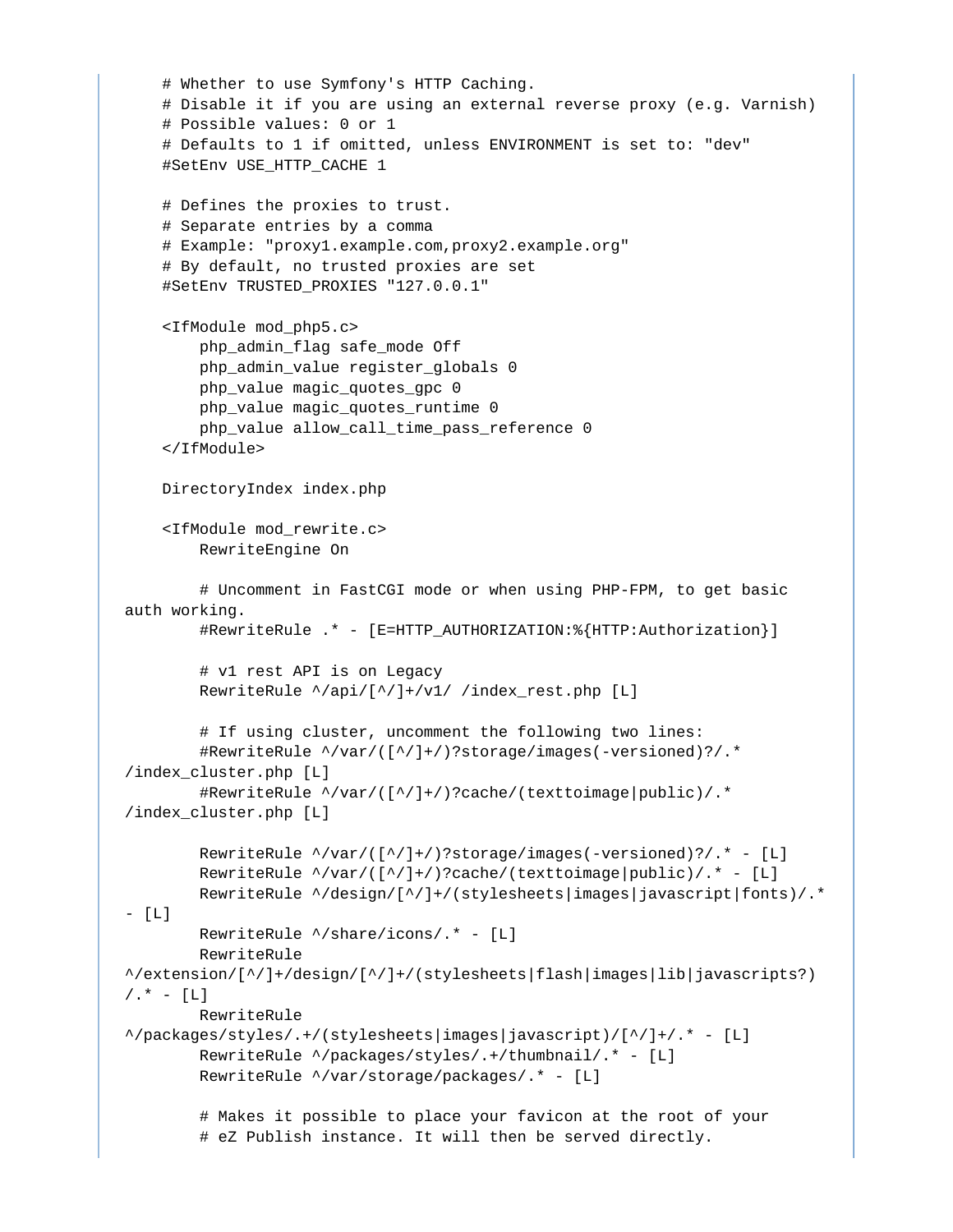```
 RewriteRule ^/favicon\.ico - [L]
         # Uncomment the line below if you want you favicon be served
         # from the standard design. You can customize the path to
         # favicon.ico by changing /design/standard/images/favicon\.ico
         #RewriteRule ^/favicon\.ico /design/standard/images/favicon.ico [L]
         RewriteRule ^/design/standard/images/favicon\.ico - [L]
         # Give direct access to robots.txt for use by crawlers (Google,
         # Bing, Spammers..)
         RewriteRule ^/robots\.txt - [L]
         # Platform for Privacy Preferences Project ( P3P ) related files
         # for Internet Explorer
         # More info here : http://en.wikipedia.org/wiki/P3p
         RewriteRule ^/w3c/p3p\.xml - [L]
         # Uncomment the following lines when using popup style debug in
legacy
         #RewriteRule ^/var/([^/]+/)?cache/debug\.html.* - [L]
         # Following rule is needed to correctly display assets from eZ
Publish5 / Symfony bundles
         RewriteRule ^/bundles/ - [L]
         # Additional Assetic rules for eZ Publish 5.1 / 2013.4 and higher.
         ## Don't forget to run php ezpublish/console assetic:dump
--env=prod
        ## and make sure to comment these out in dev environment.
         RewriteRule ^/css/.*\.css - [L]
        RewriteRule \gammajs/.*\.js - [L]
         RewriteRule .* /index.php
     </IfModule>
     DocumentRoot [PATH_TO_EZPUBLISH]/web/
     ServerName [SERVER_NAME]
```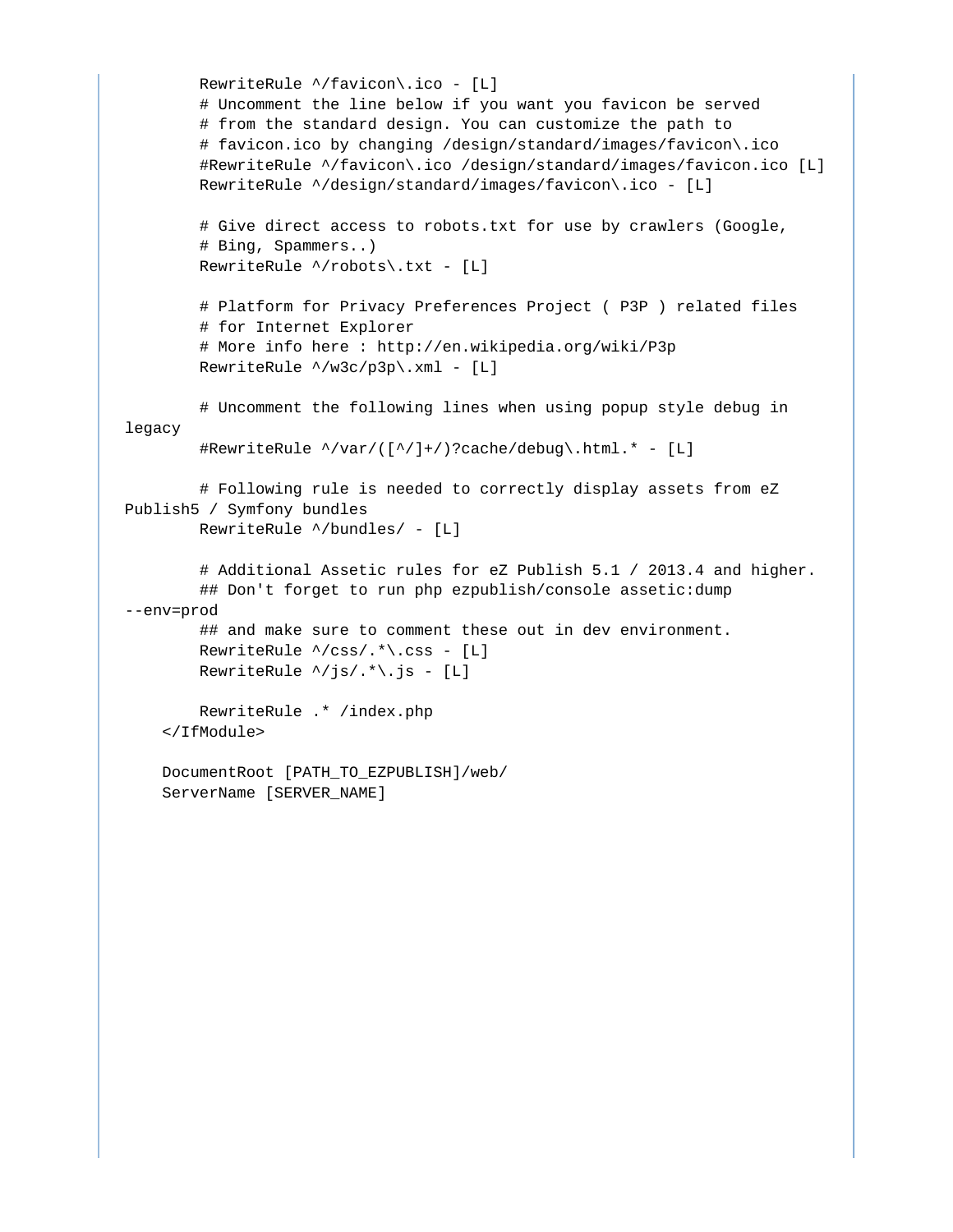</VirtualHost>

For instructions on how to set custom environments please refer to the [Installing eZ Publish on a Linux-UNIX based system](https://doc.ez.no/display/EZP52/Installing+eZ+Publish+on+a+Linux-UNIX+based+system) documentat ion page, under "Defining the desired environment".

| Reference                  | <b>Description</b>                                                                                                                                                                                                                                          |
|----------------------------|-------------------------------------------------------------------------------------------------------------------------------------------------------------------------------------------------------------------------------------------------------------|
| <b>IP ADDRESSI</b>         | The IP address of the virtual host, for example "128, 39, 140, 28". Apache allows the usage of a wildcards here<br>$("**")$ .                                                                                                                               |
| [PORT]                     | The port on which the web server listens for incoming requests. This is an optional setting, the default port is 80.<br>The combination of an IP address and a port is often referred to as a socket. Apache allows the usage of a<br>wildcards here ("*"). |
| <b>[PATH TO EZPUBLISH]</b> | Path to the directory that contains eZ Publish. This must be the full path, for example "/var/www/ezpublish-3.<br>$6.0$ ".                                                                                                                                  |
| [SERVER NAME]              | The host or the IP address that Apache should look for. If a match is found, the virtual host settings will be used.                                                                                                                                        |
| <b>ISERVER ALIASI</b>      | Additional hosts/IP addresses that Apache should look for. If a match is found, the virtual host settings will be used.                                                                                                                                     |

Please note that the "mod rewrite" module must be enabled in "httpd.conf" in order to use the Rewrite Rules.

### **NameVirtualHost**

The "NameVirtualHost" setting might already exist in the default configuration. Defining a new one will result in a conflict. If Apache reports errors such as "NameVirtualHost [IP\_ADDRESS] has no VirtualHosts" or "Mixing \* ports and non-\* ports with a NameVirtualHost address is not supported", try skipping the NameVirtualHost line. For more info about the NameVirtualHost dir ective, see<http://httpd.apache.org/docs/2.2/mod/core.html#namevirtualhost>.

### **SOAP and WebDAV**

If you would like to use the SOAP and/or the WebDAV features of eZ Publish, you'll have to add the following lines in the virtual host configuration (replace appropriately the host names used):

```
RewriteCond %{HTTP_HOST} ^webdav\..*
RewriteRule ^(.*) /webdav.php [L]
RewriteCond %{HTTP_HOST} ^soap\..*
RewriteRule ^(.*) /soap.php [L]
ServerAlias soap.example.com
ServerAlias webdav.example.com
```
#### **Optional re-write rules to improve performance**

Using the Apache module mod\_expires is recommended to improve site performance, by preventing users from downloading too frequently static assets. The following lines can added to the virtualhost configuration to take advantage of it: